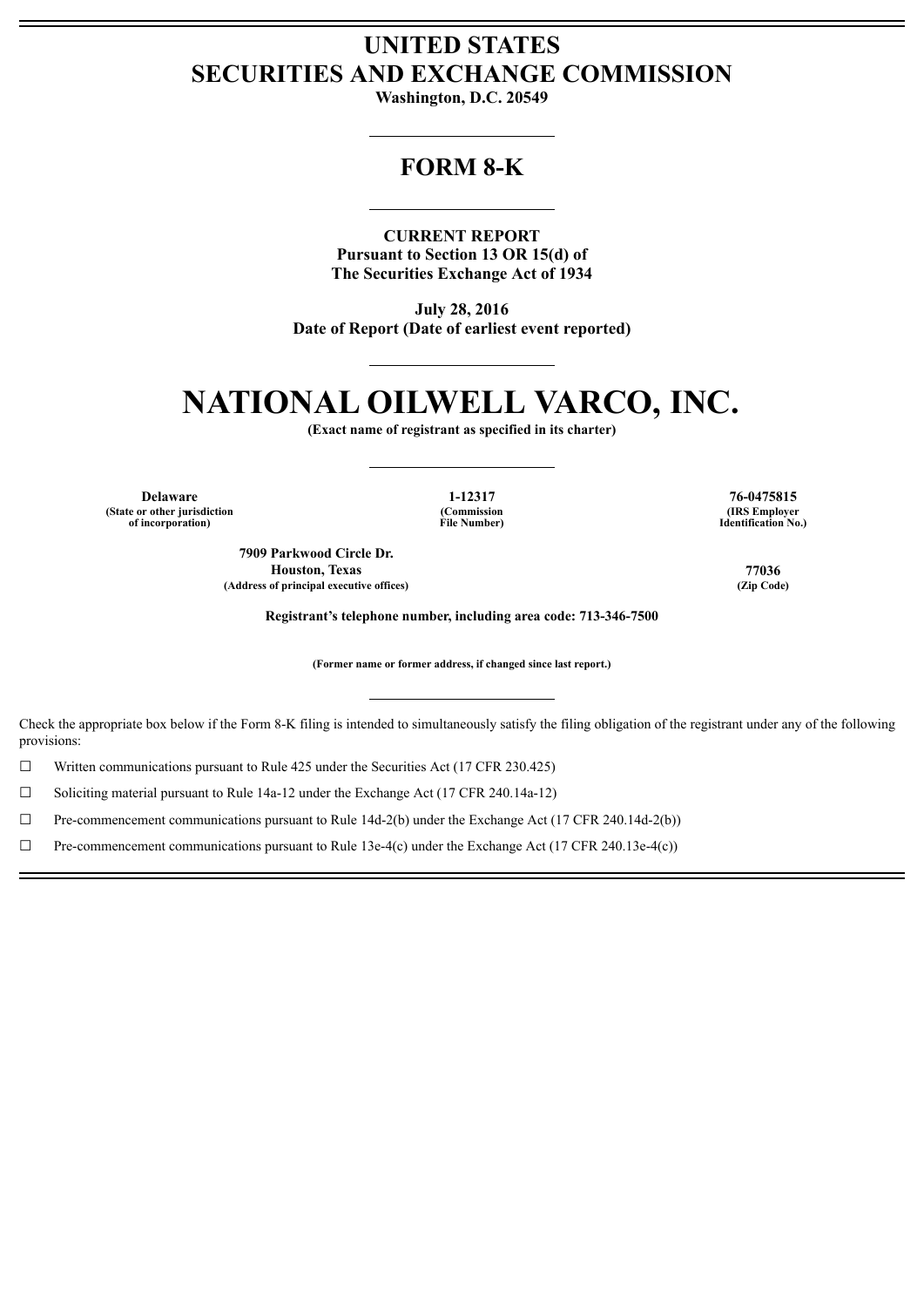# **Item 2.02 Results of Operations and Financial Condition**

On July 28, 2016, National Oilwell Varco, Inc. issued a press release announcing earnings for the quarter ended June 30, 2016 and conference call in connection therewith. A copy of the release is furnished herewith as Exhibit 99.1 and incorporated herein by reference.

The information contained in this Current Report shall not be deemed to be "filed" for purposes of Section 18 of the Securities Exchange Act of 1934 (the "Exchange Act") or otherwise subject to the liabilities of that section, nor shall it be incorporated by reference into a filing under the Securities Act of 1933, or the Exchange Act, except as shall be expressly set forth by specific reference in such a filing.

# **Item 9.01 Financial Statements and Exhibits**

(d) *Exhibits*

The following exhibit is provided as part of the information furnished under Item 2.02 of this Current Report on Form 8-K:

99.1 National Oilwell Varco, Inc. press release dated July 28, 2016 announcing the earnings results for the quarter ended June 30, 2016.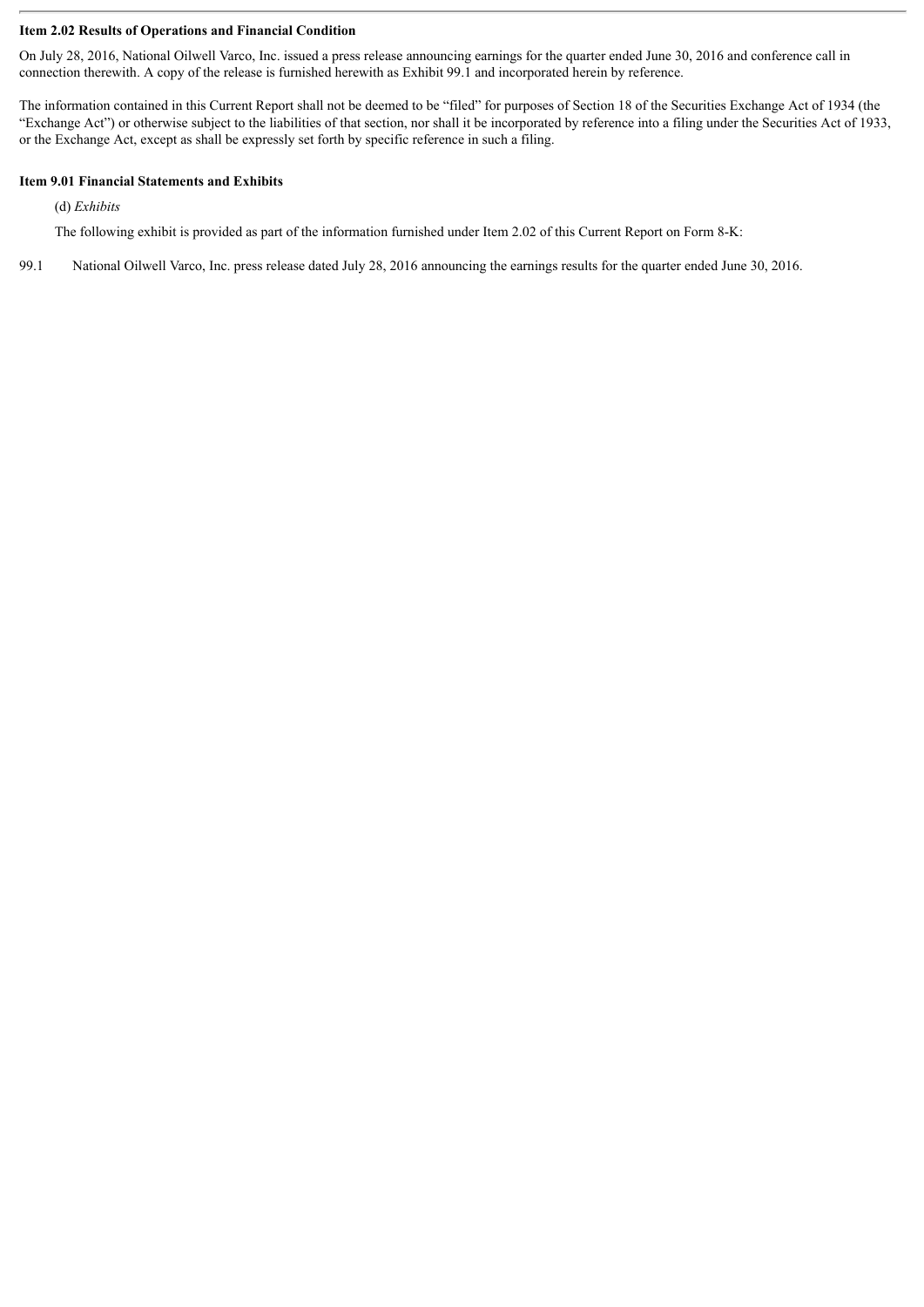**SIGNATURES**

Pursuant to the requirements of the Securities Exchange Act of 1934, the registrant has duly caused this report to be signed on its behalf by the undersigned hereunto duly authorized.

Date: July 28, 2016 NATIONAL OILWELL VARCO, INC.

/s/ Brigitte M. Hunt

Brigitte M. Hunt Vice President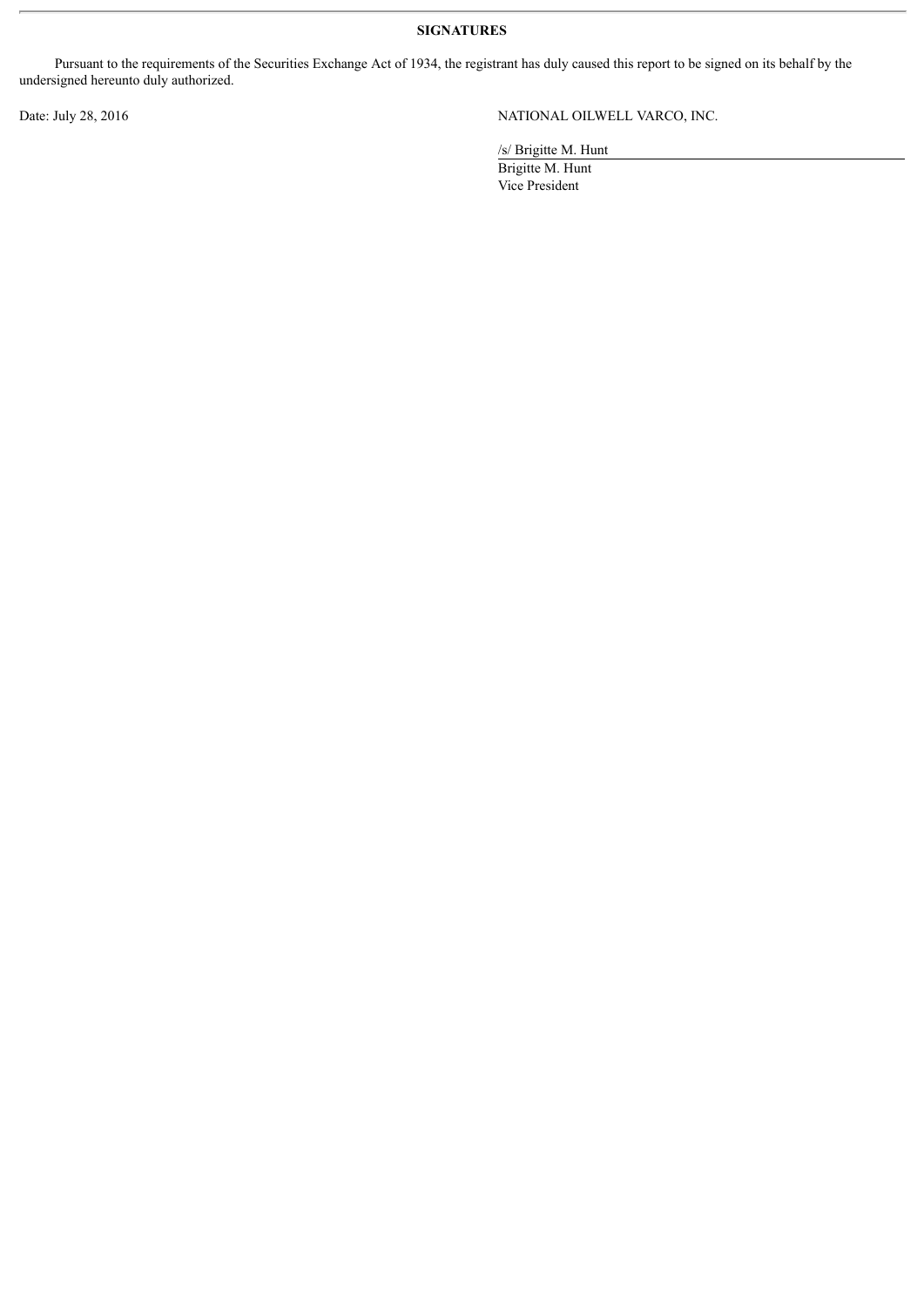# **Index to Exhibits**

99.1 National Oilwell Varco, Inc. press release dated July 28, 2016 announcing the earnings results for the quarter ended June 30, 2016.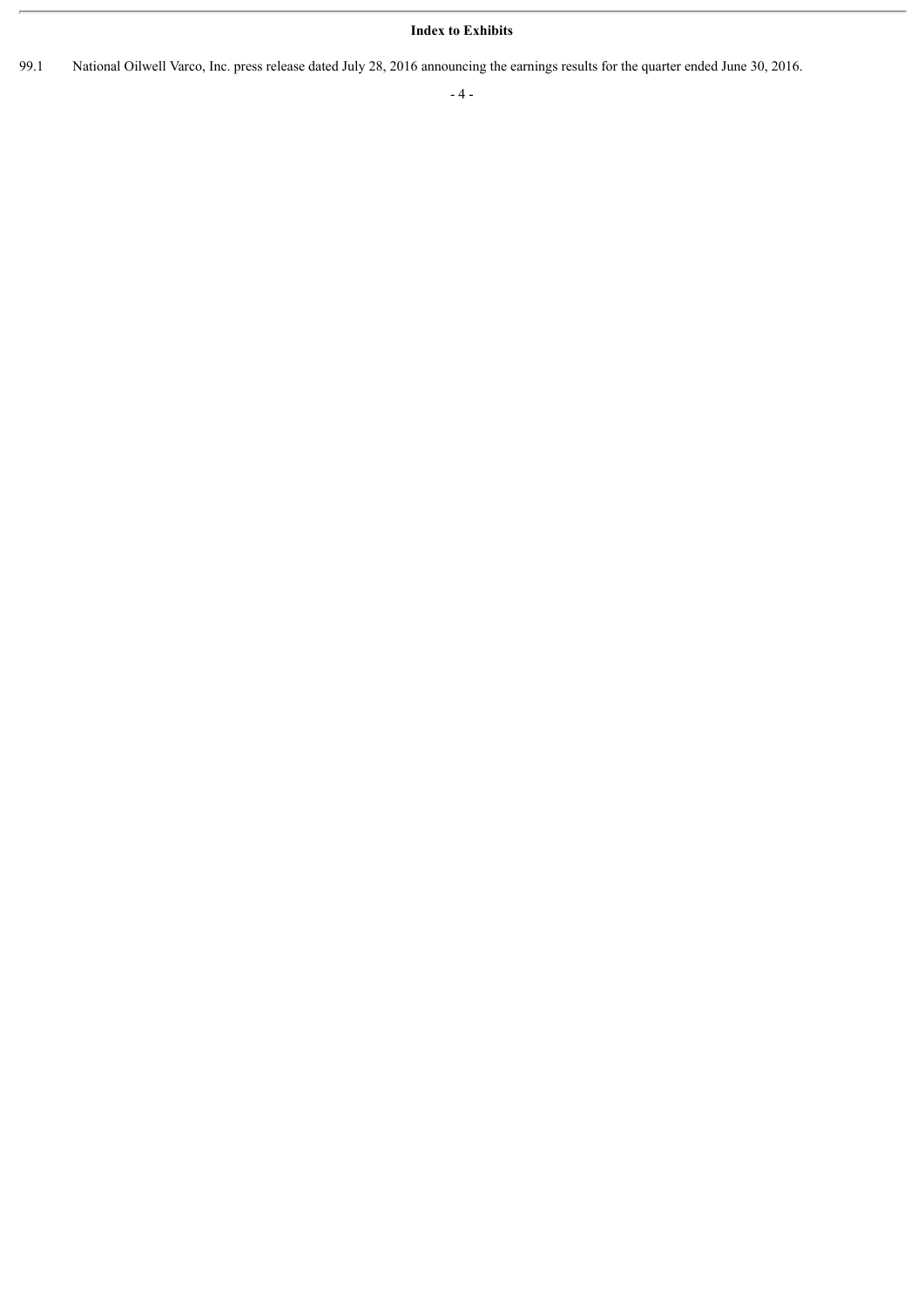

**NEWS Contact: Loren Singletary (713) 346-7807**

# **FOR IMMEDIATE RELEASE**

#### **NATIONAL OILWELL VARCO REPORTS SECOND QUARTER 2016 RESULTS**

HOUSTON, TX, July 28, 2016 — National Oilwell Varco, Inc. (NYSE: NOV) today reported a second quarter 2016 net loss of \$217 million, or \$0.58 per share. Excluding other items, net loss for the quarter was \$114 million, or \$0.30 per share. Other items included \$143 million in pre-tax charges (\$103 million net of tax) primarily associated with severance, facility closure costs, and write-off of certain fixed assets.

Revenues for the second quarter of 2016 were \$1.72 billion, a decrease of 21 percent compared to the first quarter of 2016 and a decrease of 56 percent from the second quarter of 2015. Operating loss for the second quarter was \$270 million, 15.7 percent of sales. Excluding other items, operating loss was \$153 million, or 8.9 percent of sales. Adjusted EBITDA (operating profit excluding other items before depreciation and amortization) for the second quarter was \$25 million, or 1.5 percent of sales. Decremental Adjusted EBITDA leverage (the change in Adjusted EBITDA as a percent of the change in revenue) from the first quarter of 2016 to the second quarter of 2016 was 22 percent.

"Our second quarter results reflect further declines, as global oilfield spending again fell sharply following the crude oil price bottom we saw in February," stated Clay Williams, Chairman, President and CEO. "We are responding by aggressively reducing costs and restructuring our operations to match this market reality. I am grateful for our experienced team, which continues to focus relentlessly on costs and efficiencies.

Importantly, our team also continues to invest in our future, leveraging our global resources and installed base of equipment to expand our considerable technology portfolio. National Oilwell Varco has a long history of delivering innovative solutions and crisp execution to the oil and gas industry. We will continue to help drive our industry to better economic returns and a brighter future."

## **Rig Systems**

Rig Systems generated revenues of \$564 million in the second quarter of 2016, a decrease of 39 percent from the first quarter of 2016 and a decrease of 71 percent from the second quarter of 2015. Operating profit was \$7 million, or 1.2 percent of sales. Adjusted EBITDA was \$49 million, or 8.7 percent of sales, down 64 percent sequentially and down 89 percent from the prior year.

- 1 -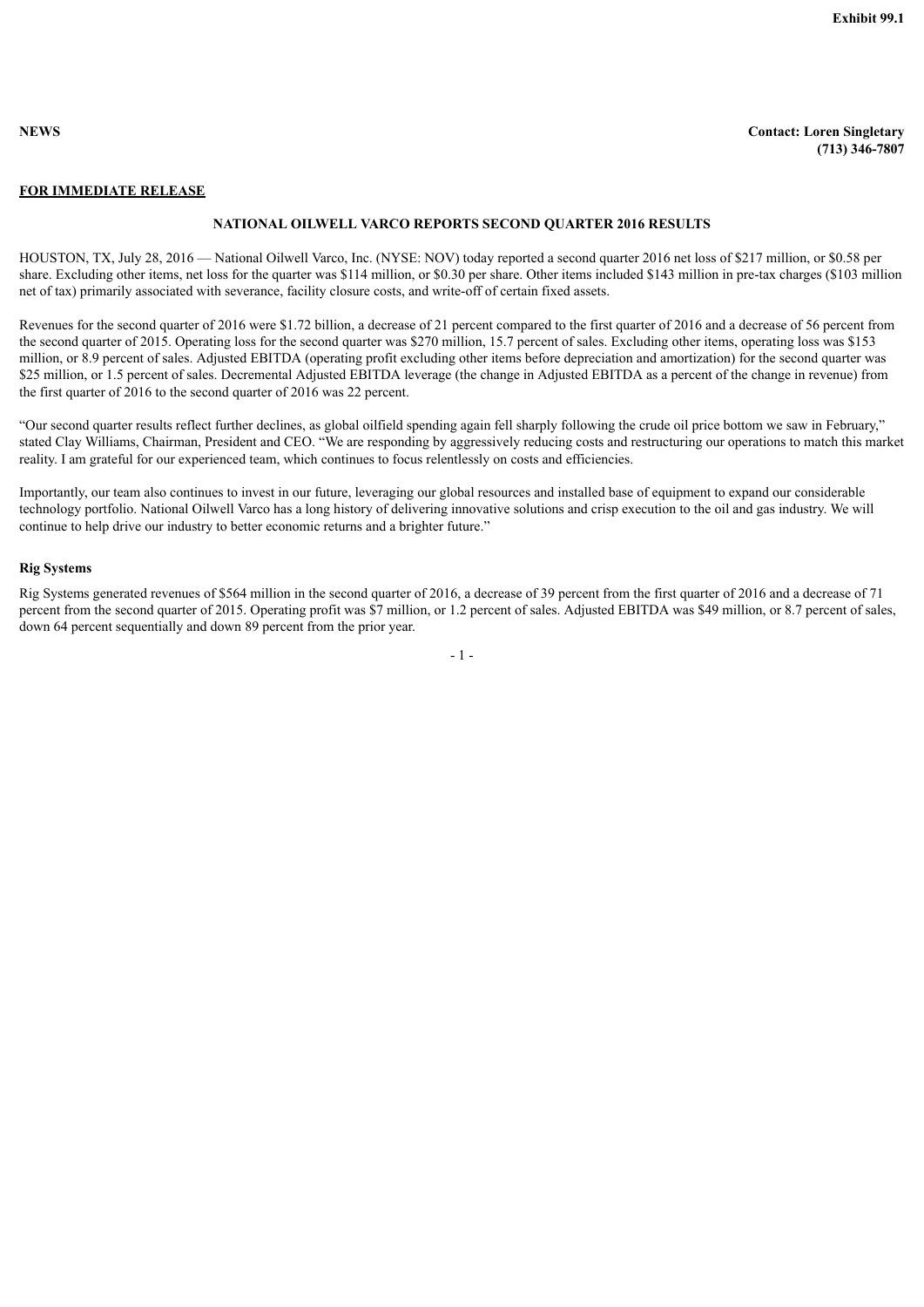Backlog for capital equipment orders for Rig Systems at June 30, 2016 was \$2.94 billion. New orders during the quarter were \$66 million, representing a book-to-bill of 15 percent when compared to the \$441 million shipped out of backlog.

# **Rig Aftermarket**

Rig Aftermarket generated revenues of \$364 million, down 7 percent from the first quarter of 2016 and down 45 percent from the second quarter of 2015. Operating profit was \$62 million, or 17.0 percent of sales. Adjusted EBITDA was \$73 million, or 20.1 percent of sales, down 11 percent sequentially and down 55 percent from the prior year.

# **Wellbore Technologies**

Wellbore Technologies generated revenues of \$511 million, down 19 percent from the first quarter of 2016 and down 47 percent from the second quarter of 2015. The segment reported an operating loss of \$146 million, or 28.6 percent of sales. Adjusted EBITDA was \$1 million, or 0.2 percent of sales, down 98 percent sequentially and down 99 percent from the prior year.

# **Completion and Production Solutions**

Completion and Production Solutions generated revenues of \$538 million, down 4 percent from the first quarter of 2016 and down 38 percent from the second quarter of 2015. The segment reported an operating loss of \$33 million, or 6.1 percent of sales. Adjusted EBITDA was \$57 million, or 10.6 percent of sales, an increase of 19 percent sequentially and a decrease of 61 percent from the prior year.

Backlog for capital equipment orders for Completion and Production Solutions at June 30, 2016 was \$947 million, down 5 percent from the first quarter of 2016, and down 20 percent from the end of the second quarter of 2015. Revenues out of backlog during the quarter were \$333 million. New orders were \$269 million, achieving a book-to-bill of 81 percent, and the effect of foreign currency adjustments was \$17 million.

# **Significant Events and Achievements**

NOV continues to develop and introduce technology that improves the performance and reliability of its industry-leading subsea blowout preventers (BOPs). NOV's new RCX Low Shock SPM valves dramatically reduce the hydraulic shock in the BOP system for improved reliability of stack components, in addition to being designed for longer life and reduced potential for incorrect assembly. Additionally, our RIGSENTRY™ BOP monitoring service, introduced last quarter, identified potential failure of subsea regulators before it occurred on four separate occasions, allowing our drilling contractor customers to address these issues during planned out of service intervals and maximize up time.

NOV's eVolve™ optimization and closed loop drilling automation services continue to gain traction in the marketplace, signing an additional contract for downhole drilling automation with a large independent E&P customer in the Permian Basin.

NOV's recently acquired completion tools business won a significant five-year contract for completions work in the Norwegian North Sea from a large independent E&P. The company's advanced sliding sleeve technology enables horizontal multi-stage production in one of the most demanding offshore environments.

 $-2-$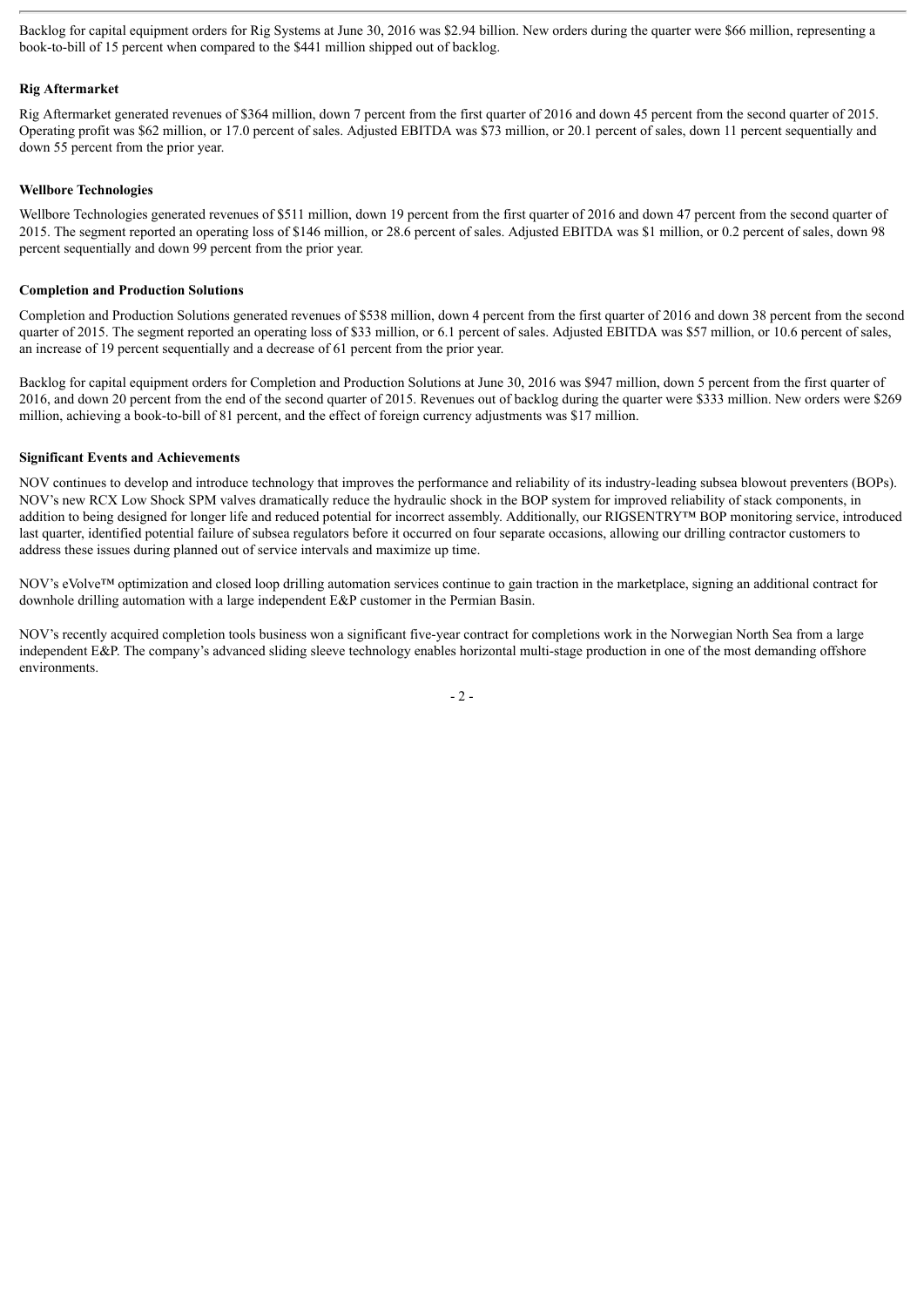NOV's recently introduced Horizontal Gun Barrel separators offer a new direction for saltwater disposal, replacing outdated and inefficient vertical gun barrels and tanks frequently used for Saltwater Disposal (SWD) facilities. This new process lowers power consumption, improves worker safety, and reduces environmental hazards. The horizontal Gun Barrel recovers more oil at higher quality, so our customers can sell pipeline quality oil rather than accepting a discounted price for typical SWD oil that requires further treatment.

NOV reached a definitive agreement to acquire the subsea production product portfolio from Kongsberg Oil & Gas Technologies AS, a subsidiary of Kongsberg Gruppen ASA (OSE: KOG). The acquired technology fits broadly into two categories: tie-in and structures and process and controls, and will be highly complementary to NOV's existing solutions in Subsea Umbilicals, Risers, and Flowlines (SURF) and subsea infrastructure.

NOV completed the acquisition of Geological Rentals and Services (GRS), a provider of gas detection equipment and geological software. The company's GEOgas Analyzer™ is the first patented Fourier Transform Infrared Spectrometer analyzer specifically designed for wellsite gas sampling. The DDS Geological Services group, which delivers remote geosteering and logging services, can use the gas analyzer to provide real-time gas ratio analysis for formation hydrocarbons identification that helps maximize contact with the desired pay zone and minimize wellsite personnel.

NOV completed the acquisition of DJ Oilfield Services Co., Ltd., which offers OCTG inspection and tubular maintenance services in Thailand and the Gulf of Thailand. The acquisition further solidifies NOV's presence in Southeast Asia, and combined with NOV's existing premium tubular and services offering provides a platform to enhance lifecycle and asset management for operators and service companies.

NOV began supplying proprietary composite corrosion-resistant products at its newly inaugurated Resin Infusion Composite Engineering facility in Plymouth, UK, expanding its offering beyond jointed and spoolable fiberglass pipe and into non-tubular composite corrosion resistance with potential applications in floating production vessels and subsea structures.

#### **Other Corporate Items**

As of June 30, 2016, the Company had \$1.66 billion in cash and cash equivalents and total debt of \$3.28 billion, a decrease of \$99 million from March 31, 2016. NOV had \$4.39 billion available on its revolving credit facility as of June 30, 2016. The unsecured facility, which matures in September of 2018, is subject to one primary covenant which is a maximum debt-to-capitalization ratio of 60 percent. As of June 30, 2016, NOV had a debt-to-capitalization ratio of 16.8% percent.

#### **Second Quarter Earnings Conference Call**

NOV will hold a conference call on Thursday, July 28, 2016 at 8:00 a.m. (Central Time) to discuss results for the second quarter of 2016. Participants may join the conference call by dialing (844) 464-3148 within North America or (574) 990-9849 outside of North America five to

- 3 -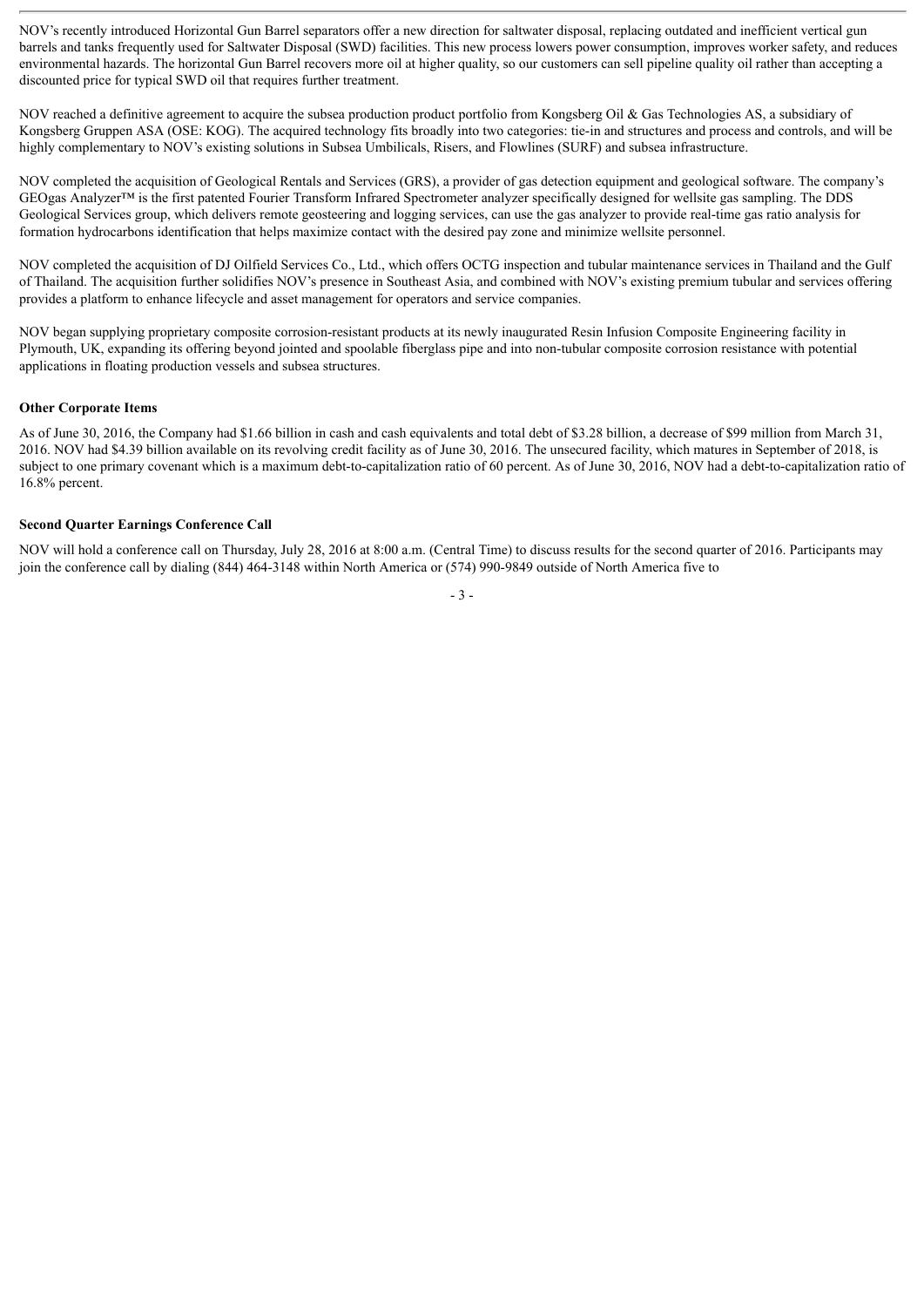ten minutes prior to the scheduled start time and by asking for the "National Oilwell Varco Conference Call." The call will be broadcast simultaneously at www.nov.com/investors on a listen-only basis. A replay will be available on the website for 30 days.

# **About National Oilwell Varco**

National Oilwell Varco (NYSE: NOV) is a worldwide leader in the design, manufacture and sale of equipment and components used in oil and gas drilling and production operations and in the provision of oilfield services to the upstream oil and gas industry.

# Cautionary Statement for the Purpose of the "Safe Harbor" Provisions of the Private Securities Litigation Reform Act of 1995

Statements made in this press release that are forward-looking in nature are intended to be "forward-looking statements" within the meaning of Section 21E of the Securities Exchange Act of 1934 and may involve risks and uncertainties. These statements may differ materially from the actual future events or results. Readers are referred to documents filed by National Oilwell Varco with the Securities and Exchange Commission, including the Annual Report on Form 10-K, which identify significant risk factors which could cause actual results to differ from those contained in the forward-looking statements.

- more -

 $-4-$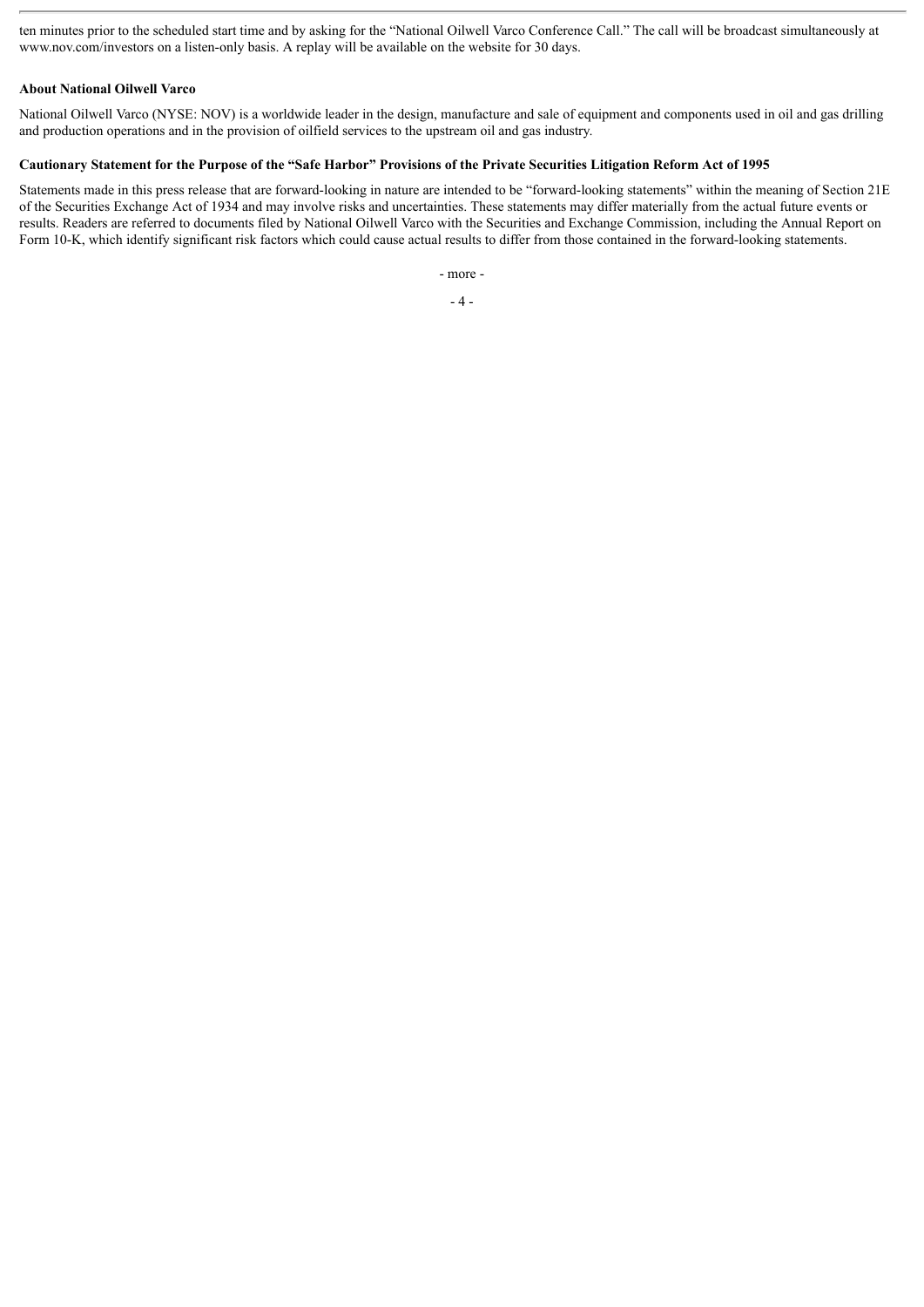### **NATIONAL OILWELL VARCO, INC. CONSOLIDATED STATEMENTS OF INCOME (LOSS) (Unaudited) (In millions, except per share data)**

|                                                            |           | Three Months Ended       |                       |           | Six Months Ended |  |  |
|------------------------------------------------------------|-----------|--------------------------|-----------------------|-----------|------------------|--|--|
|                                                            |           | June $30$ .<br>March 31, |                       |           | June 30,         |  |  |
| Revenue:                                                   | 2016      | 2015                     | 2016                  | 2016      | 2015             |  |  |
| <b>Rig Systems</b>                                         | \$<br>564 | \$1,930                  | \$.<br>926            | \$1,490   | \$4,453          |  |  |
| Rig Aftermarket                                            | 364       | 657                      | 391                   | 755       | 1,376            |  |  |
| Wellbore Technologies                                      | 511       | 956                      | 631                   | 1,142     | 2,127            |  |  |
| Completion & Production Solutions                          | 538       | 873                      | 558                   | 1,096     | 1,821            |  |  |
| Eliminations                                               | (253)     | (507)                    | (317)                 | (570)     | (1,048)          |  |  |
| Total revenue                                              | 1,724     | 3,909                    | 2,189                 | 3,913     | 8,729            |  |  |
| Gross profit                                               | 139       | 872                      | 300                   | 439       | 2,050            |  |  |
| Gross profit %                                             | 8.1%      | 22.3%                    | 13.7%                 | 11.2%     | 23.5%            |  |  |
| Selling, general, and administrative                       | 292       | 417                      | 348                   | 640       | 903              |  |  |
| Other items                                                | 117       | 17                       | 141                   | 258       | 139              |  |  |
| Operating profit (loss)                                    | (270)     | 438                      | (189)                 | (459)     | 1,008            |  |  |
| Interest and financial costs                               | (30)      | (26)                     | (25)                  | (55)      | (52)             |  |  |
| Interest income                                            | 3         | $\overline{2}$           | 5                     | 8         | 7                |  |  |
| Equity income (loss) in unconsolidated affiliates          | (7)       |                          | (6)                   | (13)      | 16               |  |  |
| Other income (expense), net                                | (34)      | (30)                     | (21)                  | (55)      | (86)             |  |  |
| Income (loss) before income taxes                          | (338)     | 391                      | (236)                 | (574)     | 893              |  |  |
| Provision for income taxes                                 | (121)     | 105                      | (118)                 | (239)     | 294              |  |  |
| Net income (loss)                                          | (217)     | 286                      | (118)                 | (335)     | 599              |  |  |
| Net income (loss) attributable to noncontrolling interests |           | (3)                      |                       |           |                  |  |  |
| Net income (loss) attributable to Company                  | \$(217)   | \$289                    | $\mathbb{S}$<br>(119) | \$ (336)  | \$<br>599        |  |  |
| Per share data:                                            |           |                          |                       |           |                  |  |  |
| <b>Basic</b>                                               | \$ (0.58) | \$0.75                   | (0.32)<br>\$          | \$ (0.90) | \$<br>1.51       |  |  |
| Diluted                                                    | \$ (0.58) | \$0.74                   | \$<br>(0.32)          | \$ (0.90) | \$<br>1.51       |  |  |
| Weighted average shares outstanding:                       |           |                          |                       |           |                  |  |  |
| <b>Basic</b>                                               | 375       | 387                      | 375                   | 375       | 397              |  |  |
| Diluted                                                    | 375       | 388                      | 375                   | 375       | 398              |  |  |

- 5 -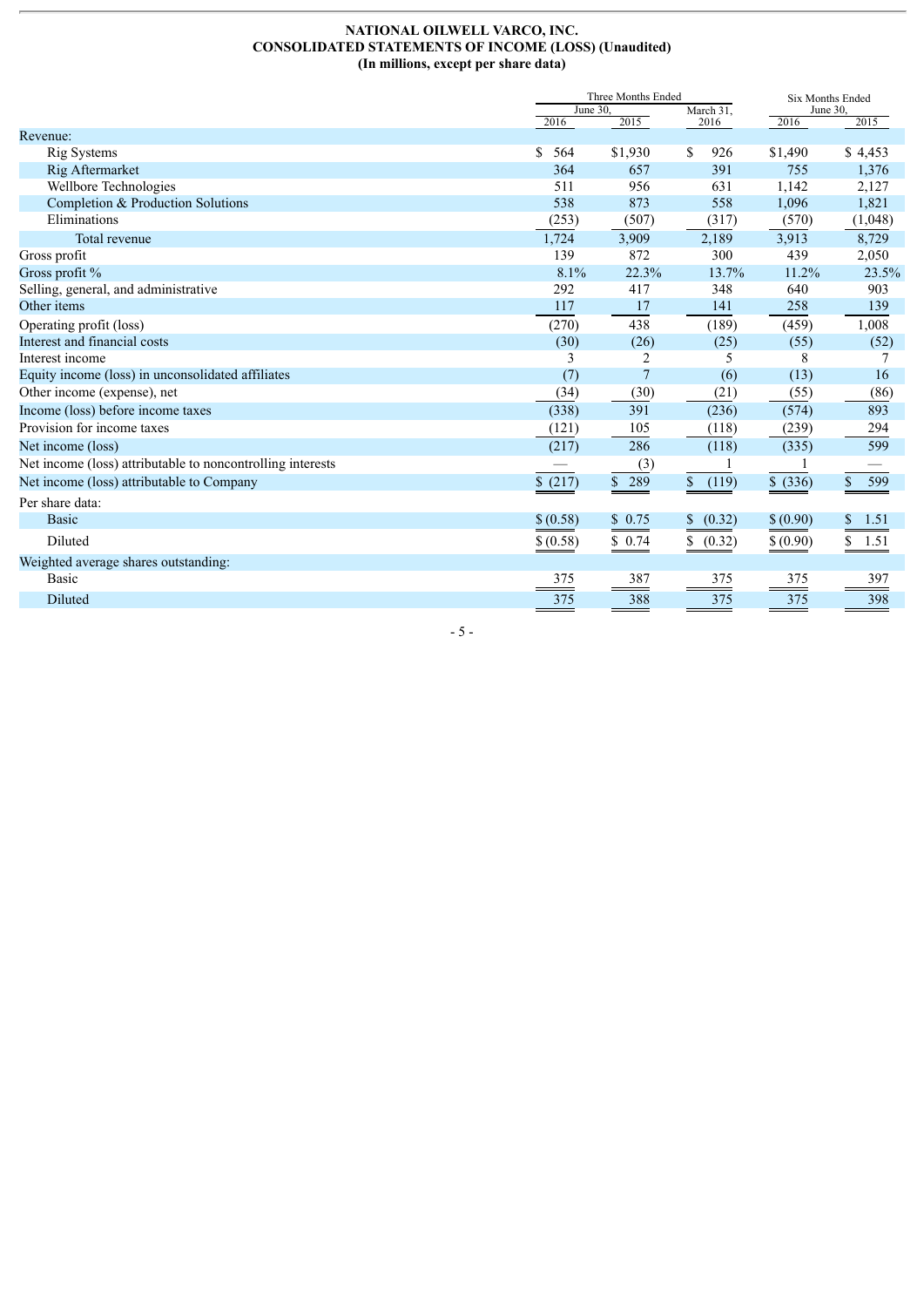#### **NATIONAL OILWELL VARCO, INC. CONSOLIDATED BALANCE SHEETS (In millions)**

|                                                             | June 30,<br>2016      |              | December 31,<br>2015 |
|-------------------------------------------------------------|-----------------------|--------------|----------------------|
| <b>ASSETS</b>                                               | (Unaudited)           |              |                      |
| Current assets:                                             |                       |              |                      |
| Cash and cash equivalents                                   | $\mathbb{S}$<br>1,661 | \$           | 2,080                |
| Receivables, net                                            | 2,044                 |              | 2,926                |
| Inventories, net                                            | 4,287                 |              | 4,678                |
| Costs in excess of billings                                 | 790                   |              | 1,250                |
| Other current assets                                        | 422                   |              | 491                  |
| Total current assets                                        | 9,204                 |              | 11,425               |
| Property, plant and equipment, net                          | 3,277                 |              | 3,124                |
| Goodwill and intangibles, net                               | 10,695                |              | 10,829               |
| Other assets                                                | 608                   |              | 592                  |
| Total assets                                                | \$23,784              |              | 25,970               |
| LIABILITIES AND STOCKHOLDERS' EQUITY                        |                       |              |                      |
| Current liabilities:                                        |                       |              |                      |
| Accounts payable                                            | $\mathbb{S}$<br>434   | $\mathbb{S}$ | 623                  |
| <b>Accrued liabilities</b>                                  | 1,774                 |              | 2,284                |
| Billings in excess of costs                                 | 653                   |              | 785                  |
| Current portion of long-term debt and short-term borrowings | 12                    |              | 2                    |
| Accrued income taxes                                        | 74                    |              | 264                  |
| Total current liabilities                                   | 2,947                 |              | 3,958                |
| Long-term debt                                              | 3,268                 |              | 3,907                |
| Other liabilities                                           | 1,383                 |              | 1,645                |
| <b>Total liabilities</b>                                    | 7,598                 |              | 9,510                |
| Total stockholders' equity                                  | 16,186                |              | 16,460               |
| Total liabilities and stockholders' equity                  | 23,784                |              | 25,970               |
|                                                             |                       |              |                      |

- 6 -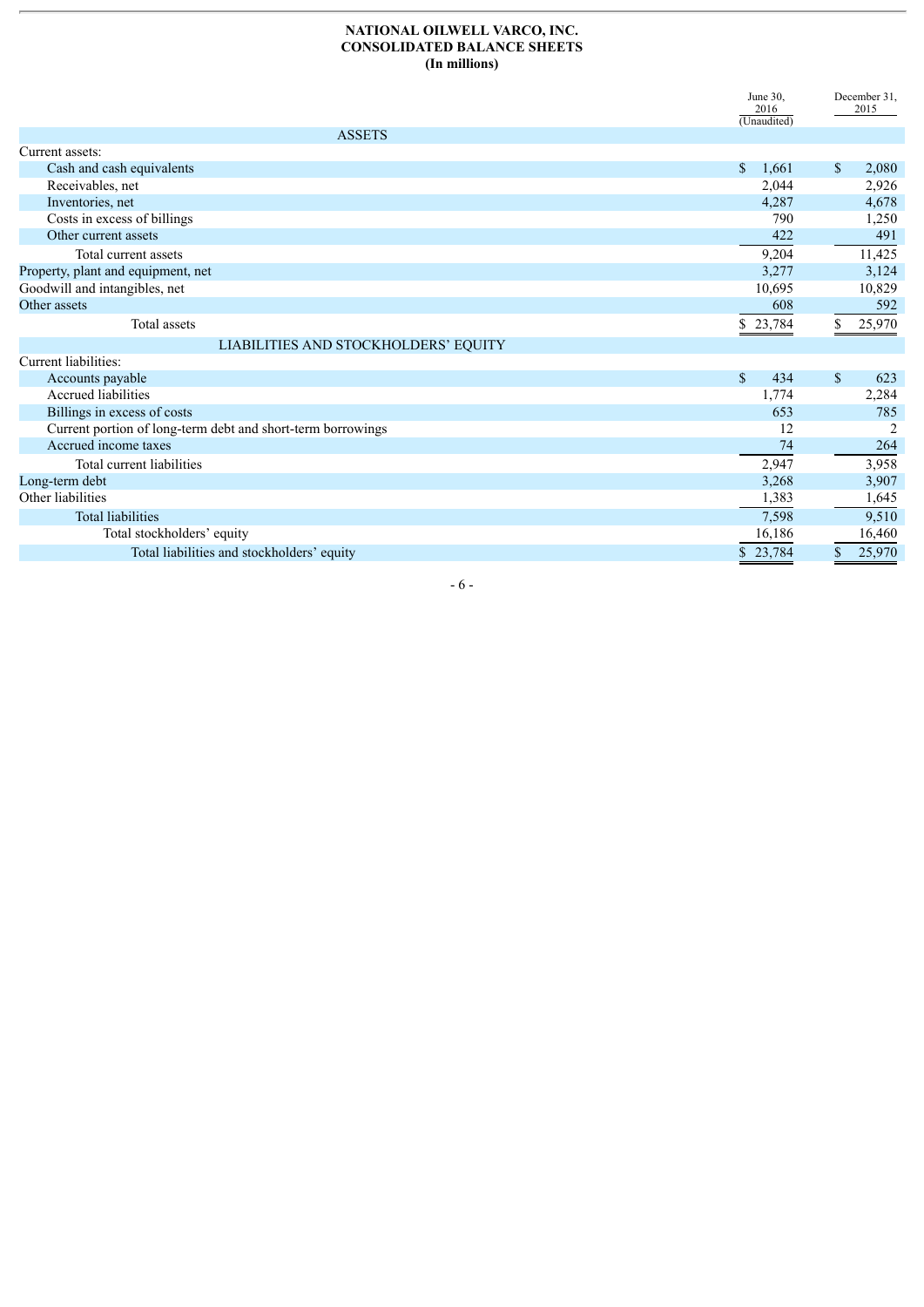## **NATIONAL OILWELL VARCO, INC. OPERATING PROFIT – AS ADJUSTED SUPPLEMENTAL SCHEDULE (Unaudited) (In millions)**

|                                                     |                     | Three Months Ended<br>June 30. |                   |                     | <b>Six Months Ended</b><br>June 30, |  |  |
|-----------------------------------------------------|---------------------|--------------------------------|-------------------|---------------------|-------------------------------------|--|--|
|                                                     | 2016                | 2015                           | March 31.<br>2016 | 2016                | 2015                                |  |  |
| Revenue:                                            |                     |                                |                   |                     |                                     |  |  |
| Rig Systems                                         | \$<br>564           | \$1,930                        | \$<br>926         | \$1,490             | \$4,453                             |  |  |
| Rig Aftermarket                                     | 364                 | 657                            | 391               | 755                 | 1,376                               |  |  |
| Wellbore Technologies                               | 511                 | 956                            | 631               | 1,142               | 2,127                               |  |  |
| Completion & Production Solutions                   | 538                 | 873                            | 558               | 1,096               | 1,821                               |  |  |
| Eliminations                                        | (253)               | (507)                          | (317)             | (570)               | (1,048)                             |  |  |
| Total revenue                                       | \$1,724             | \$3,909                        | \$<br>2,189       | \$3,913             | 8,729                               |  |  |
| Operating profit (loss):                            |                     |                                |                   |                     |                                     |  |  |
| <b>Rig Systems</b>                                  | \$<br>7             | \$<br>421                      | \$<br>67          | \$<br>74            | \$<br>898                           |  |  |
| Rig Aftermarket                                     | 62                  | 153                            | 69                | 131                 | 357                                 |  |  |
| Wellbore Technologies                               | (146)               | 48                             | (91)              | (237)               | 143                                 |  |  |
| Completion & Production Solutions                   | (33)                | 85                             | (38)              | (71)                | 173                                 |  |  |
| Eliminations and corporate costs                    | (160)               | (269)                          | (196)             | (356)               | (563)                               |  |  |
| Total operating profit (loss)                       | \$(270)             | 438<br>S.                      | (189)<br>\$       | \$ (459)            | \$1,008                             |  |  |
| Other items:                                        |                     |                                |                   |                     |                                     |  |  |
| <b>Rig Systems</b>                                  | \$<br>23            | \$<br>3                        | \$<br>52          | \$<br>75            | \$<br>43                            |  |  |
| Rig Aftermarket                                     | 5                   | $\overline{2}$                 | 8                 | 13                  | 10                                  |  |  |
| Wellbore Technologies                               | 50                  | 9                              | 38                | 88                  | 54                                  |  |  |
| Completion & Production Solutions                   | 38                  | 3                              | 34                | 72                  | 32                                  |  |  |
| Eliminations and corporate costs                    |                     |                                | 9                 | 10                  |                                     |  |  |
| Total other items                                   | $\mathbb{S}$<br>117 | 17<br>$\mathbb{S}$             | 141<br>\$         | 258<br>$\mathbb{S}$ | $\mathbb{S}$<br>139                 |  |  |
| Operating profit (loss) excluding other items:      |                     |                                |                   |                     |                                     |  |  |
| <b>Rig Systems</b>                                  | \$<br>30            | \$<br>424                      | \$<br>119         | \$<br>149           | \$<br>941                           |  |  |
| Rig Aftermarket                                     | 67                  | 155                            | 77                | 144                 | 367                                 |  |  |
| Wellbore Technologies                               | (96)                | 57                             | (53)              | (149)               | 197                                 |  |  |
| Completion & Production Solutions                   | 5                   | 88                             | (4)               |                     | 205                                 |  |  |
| Eliminations and corporate costs                    | (159)               | (269)                          | (187)             | (346)               | (563)                               |  |  |
| Total operating profit (loss) excluding other items | \$(153)             | 455<br>\$                      | \$<br>(48)        | (201)<br>\$         | \$1,147                             |  |  |

- 7 -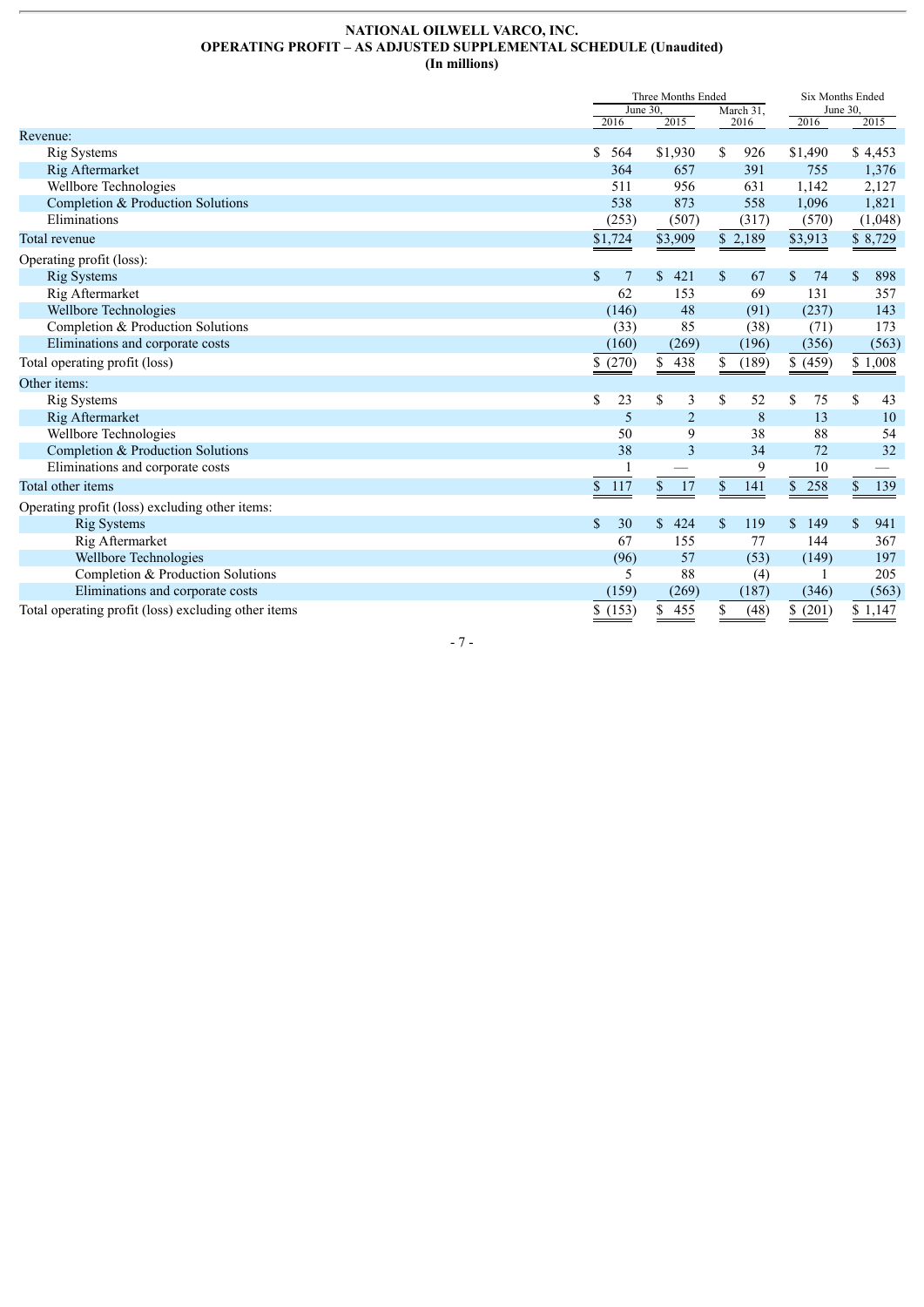## **NATIONAL OILWELL VARCO, INC. AS ADJUSTED BEFORE DEPRECIATION & AMORTIZATION SUPPLEMENTAL SCHEDULE (Unaudited) (In millions)**

|                                                                                                             | Three Months Ended<br>June 30. |                    |                             | Six Months Ended |                     |  |
|-------------------------------------------------------------------------------------------------------------|--------------------------------|--------------------|-----------------------------|------------------|---------------------|--|
|                                                                                                             | 2016                           | 2015               | March 31,<br>2016           | 2016             | June 30,<br>2015    |  |
| Operating profit (loss) excluding other items:                                                              |                                |                    |                             |                  |                     |  |
| <b>Rig Systems</b>                                                                                          | \$<br>30                       | \$424              | 119<br>\$                   | \$149            | 941<br>\$           |  |
| Rig Aftermarket                                                                                             | 67                             | 155                | 77                          | 144              | 367                 |  |
| Wellbore Technologies                                                                                       | (96)                           | 57                 | (53)                        | (149)            | 197                 |  |
| Completion & Production Solutions                                                                           | 5                              | 88                 | (4)                         | $\mathbf{1}$     | 205                 |  |
| Eliminations and corporate costs                                                                            | (159)                          | (269)              | (187)                       | (346)            | (563)               |  |
| Total operating profit (loss) excluding other items                                                         | \$(153)                        | \$455              | $\mathbb S$<br>(48)         | \$(201)          | \$1,147             |  |
| Depreciation & amortization:                                                                                |                                |                    |                             |                  |                     |  |
| <b>Rig Systems</b>                                                                                          | \$<br>19                       | $\mathbb{S}$<br>21 | \$<br>18                    | \$37             | $\mathbb{S}$<br>42  |  |
| Rig Aftermarket                                                                                             | $\overline{6}$                 | 6                  | $\overline{5}$              | 11               | 11                  |  |
| Wellbore Technologies                                                                                       | 97                             | 100                | 96                          | 193              | 205                 |  |
| Completion & Production Solutions                                                                           | 52                             | 60                 | 52                          | 104              | 116                 |  |
| Eliminations and corporate costs                                                                            | $\overline{4}$                 | $\mathbf{3}$       | $\overline{4}$              | $\,$ $\,$        | 6                   |  |
| Total depreciation & amortization                                                                           | \$178                          | \$190              | \$<br>175                   | \$ 353           | \$<br>380           |  |
|                                                                                                             |                                |                    |                             |                  |                     |  |
| Adjusted EBITDA (Operating profit excluding other items before depreciation $\&$<br>amortization) (Note 1): |                                |                    |                             |                  |                     |  |
| <b>Rig Systems</b>                                                                                          | \$<br>49                       | \$445              | \$<br>137                   | \$186            | \$<br>983           |  |
| Rig Aftermarket                                                                                             | 73                             | 161                | 82                          | 155              | 378                 |  |
| Wellbore Technologies                                                                                       | $\mathbf{1}$                   | 157                | 43                          | 44               | 402                 |  |
| Completion & Production Solutions                                                                           | 57                             | 148                | 48                          | 105              | 321                 |  |
| Eliminations and corporate costs                                                                            | (155)                          | (266)              | (183)                       | (338)            | (557)               |  |
|                                                                                                             |                                |                    |                             |                  |                     |  |
| <b>Total Adjusted EBITDA</b>                                                                                | 25<br>\$                       | \$645              | \$<br>127                   | \$152            | \$1,527             |  |
| Adjusted EBITDA % (Note 1):                                                                                 |                                |                    |                             |                  |                     |  |
| Rig Systems                                                                                                 | 8.7%                           | 23.1%              | 14.8%                       | 12.5%            | 22.1%               |  |
| Rig Aftermarket                                                                                             | 20.1%                          | 24.5%              | 21.0%                       | 20.5%            | 27.5%               |  |
| Wellbore Technologies                                                                                       | 0.2%                           | 16.4%              | 6.8%                        | 3.9%             | 18.9%               |  |
| Completion & Production Solutions                                                                           | 10.6%                          | 17.0%              | 8.6%                        | 9.6%             | 17.6%               |  |
| Total Adjusted EBITDA %                                                                                     | 1.5%                           | 16.5%              | 5.8%                        | 3.9%             | 17.5%               |  |
| Total Adjusted EBITDA:                                                                                      | 25<br>\$                       | \$645              | \$<br>127                   | \$152            | \$1,527             |  |
| Other items in operating profit                                                                             | (117)                          | (17)               | (141)                       | (258)            | (139)               |  |
| Interest income                                                                                             | 3                              | 2                  | 5                           | 8                | 7                   |  |
| Equity income (loss) in unconsolidated affiliates                                                           | (7)                            | $\overline{7}$     | (6)                         | (13)             | 16                  |  |
| Other income (expense), net                                                                                 | (34)                           | (30)               | (21)                        | (55)             | (86)                |  |
| Net (income) loss attributable to noncontrolling interest                                                   |                                | $\mathfrak{Z}$     | (1)                         | (1)              |                     |  |
| EBITDA (Note 1)                                                                                             | \$(130)                        | \$610              | \$<br>(37)                  | \$(167)          | \$1,325             |  |
| Reconciliation of EBITDA (Note 1):                                                                          |                                |                    |                             |                  |                     |  |
| GAAP net income (loss) attributable to Company                                                              | \$(217)                        | \$289              | \$<br>(119)                 | \$(336)          | 599<br>$\mathbb{S}$ |  |
| Provision for income taxes                                                                                  | (121)                          | 105                | (118)                       | (239)            | 294                 |  |
| Interest expense                                                                                            | 30                             | 26                 | 25                          | 55               | 52                  |  |
| Depreciation & amortization                                                                                 | 178                            | 190                | 175                         | 353              | 380                 |  |
| <b>EBITDA</b>                                                                                               | (130)                          | 610                | (37)                        | (167)            | 1,325               |  |
| Other items in operating profit                                                                             | 117                            | 17                 | 141                         | 258              | 139                 |  |
| Other items in other income (expense), net                                                                  | 26                             |                    | 6                           | 32               | 9                   |  |
| EBITDA excluding other items (Note 1)                                                                       | \$<br>$\overline{13}$          | \$627              | $\sqrt{\frac{2}{5}}$<br>110 | $\sqrt{3}$ 123   | $\overline{$}1,473$ |  |

- 8 -